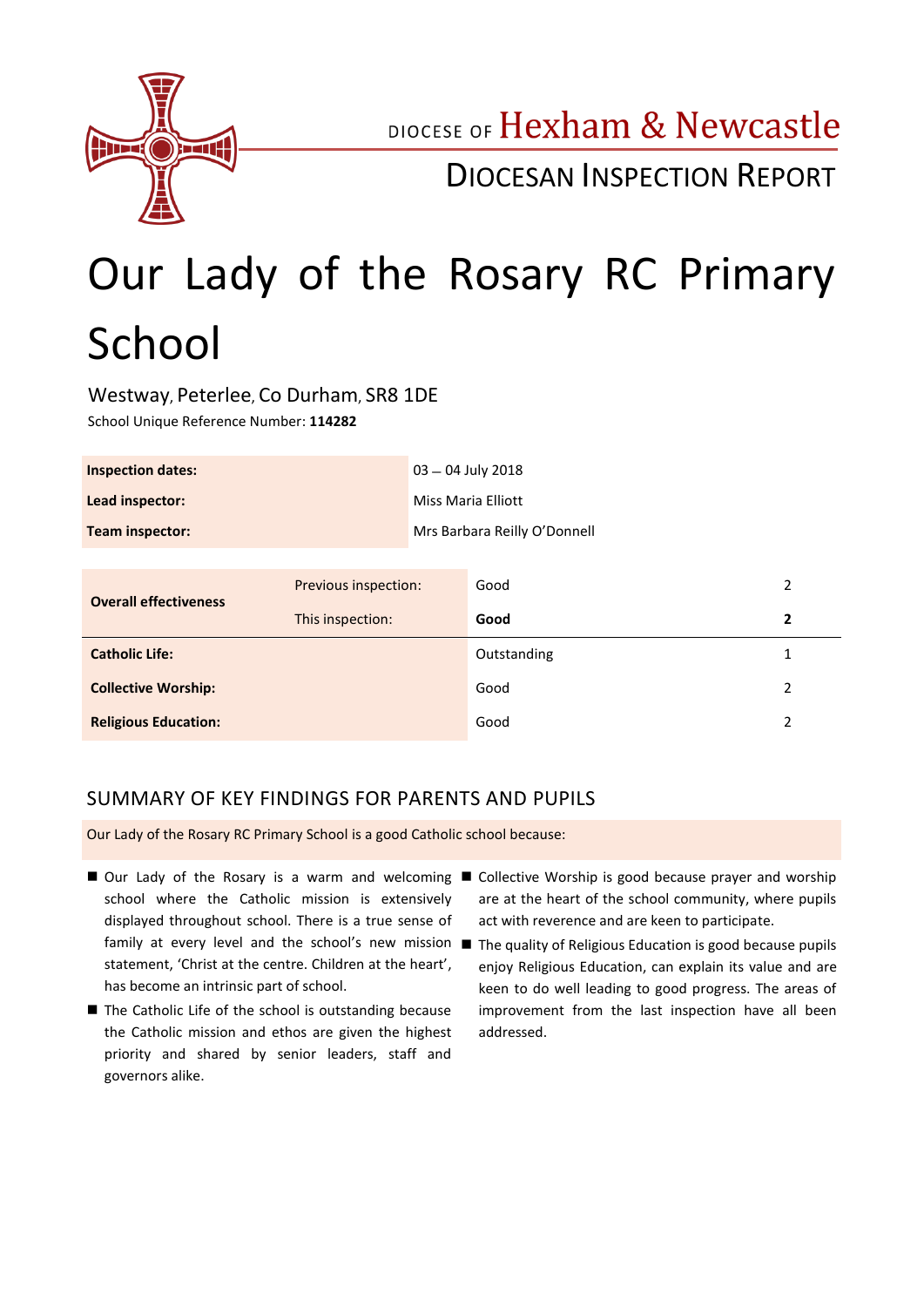#### **It is not yet outstanding because:**

- Although the pupils respond and participate in The pupils have limited opportunities to explore and Collective Worship well, they are not yet skilled in planning and leading Collective Worship independently.
- The school does not involve all stakeholders in evaluating Collective Worship.
- develop their knowledge and understanding of other faiths.
- In Religious Education there are inconsistencies in the quality of teaching, assessment, marking and feedback provided by teachers.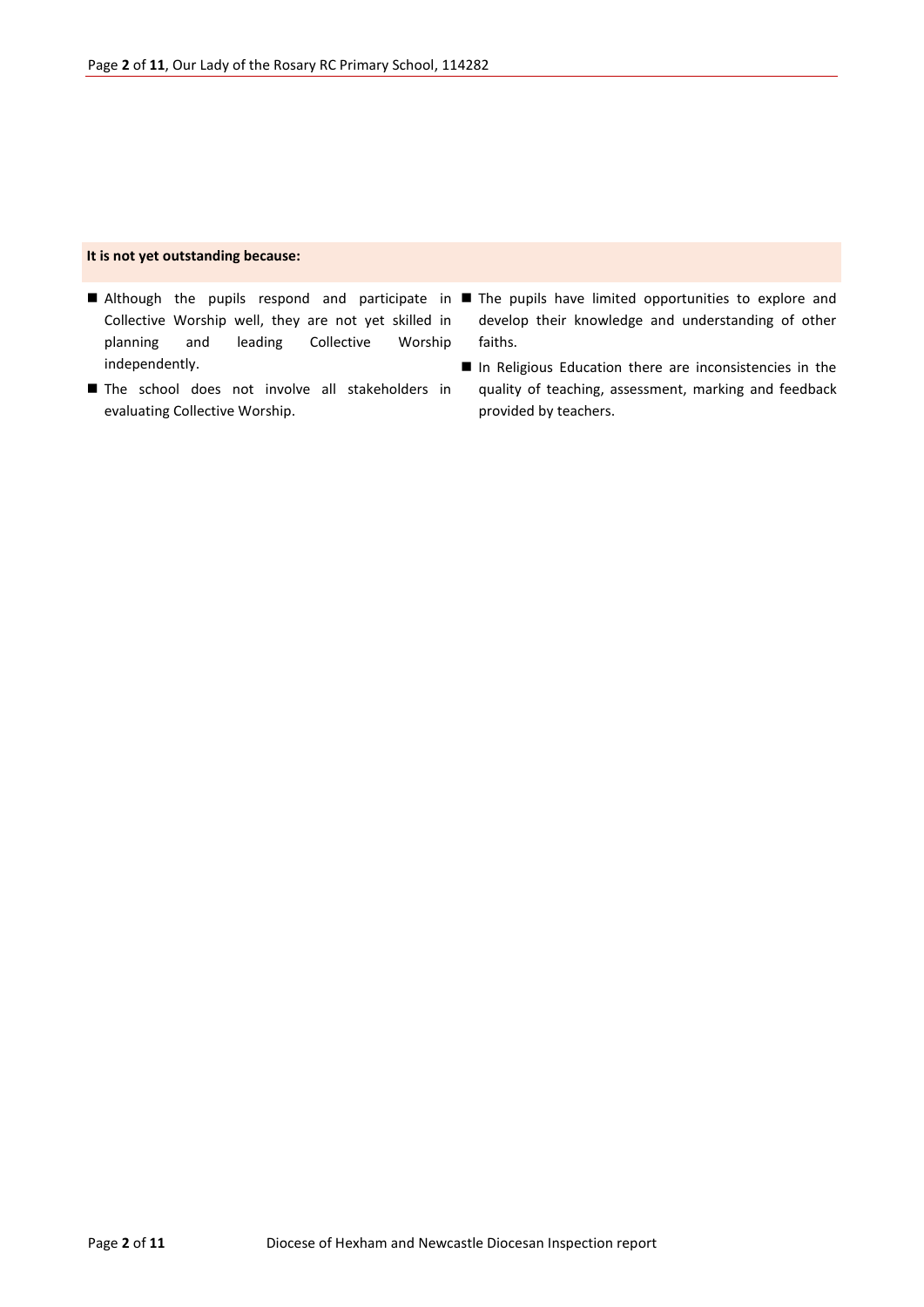## FULL REPORT

#### INFORMATION ABOUT THE SCHOOL

- This is a larger than average primary school in Peterlee, East Durham, serving the parish of Our Lady of the Rosary.
- $\blacksquare$  The school is situated on the same site as the parish church.
- The majority of pupils are baptised Roman Catholic.
- Almost all pupils are from white British backgrounds.
- Very few pupils are from minority ethnic groups.
- The proportion of disabled pupils and those with special educational needs as well as those with education health care plans is below the national average.
- The school is in an area of significant social deprivation and an above average proportion of pupils are known to be eligible for pupil premium.

#### WHAT DOES THE SCHOOL NEED TO DO TO IMPROVE FURTHER?

- Improve the quality of Catholic Life by:
	- developing the pupils' knowledge, understanding and appreciation of all faiths to reflect the religious diversity of the wider community and the world at large.
- **Improve the quality of Collective Worship by:** 
	- providing more opportunities for all pupils to be involved in preparing and leading whole school Collective Worship independently.
- **Improve the quality of Religious Education by:** 
	- eliminating inconsistencies in teaching, learning and assessment.
	- ensuring curriculum planning enables the pupils to gain quality experiences of other religious and belief communities.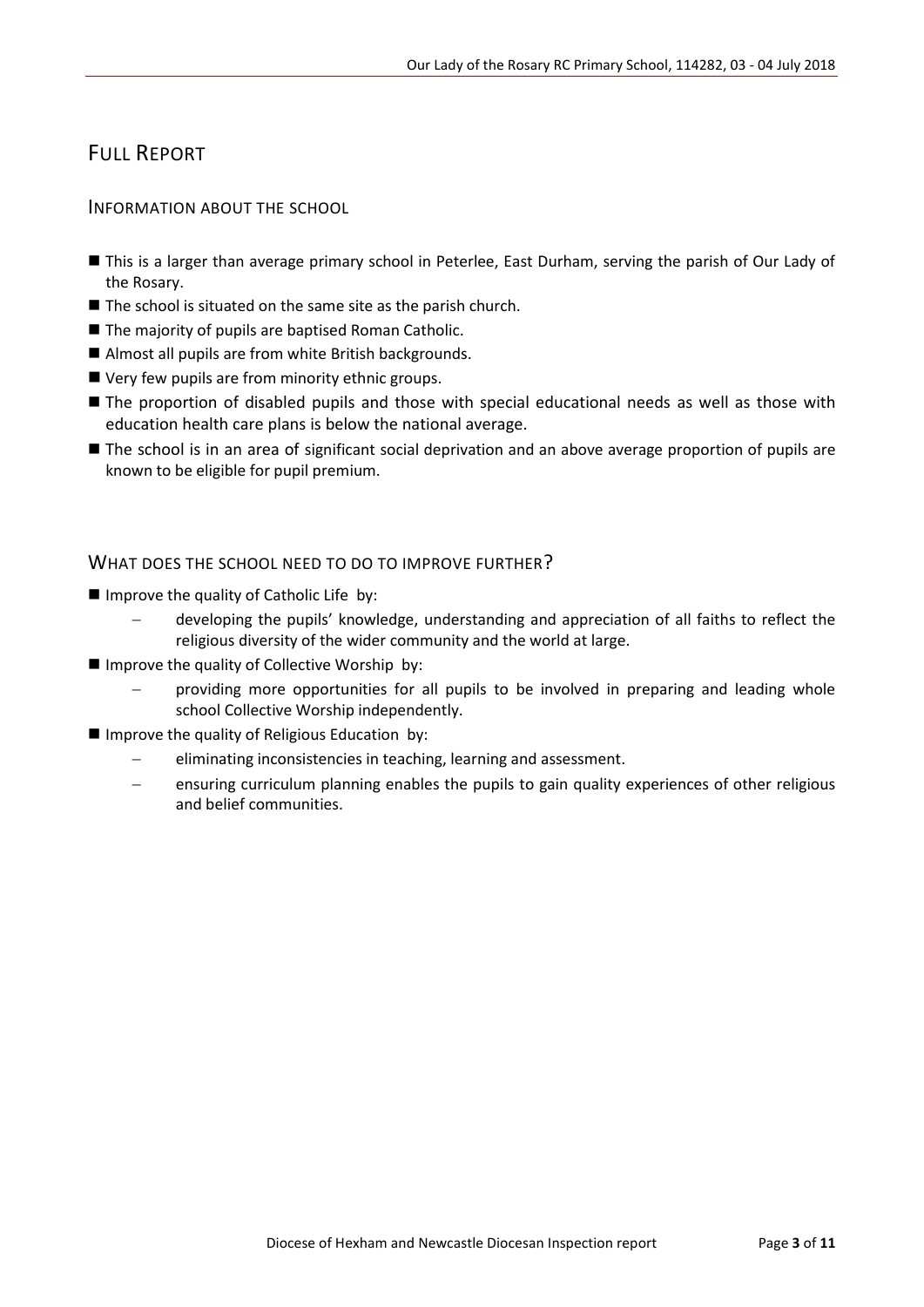## CATHOLIC LIFE

THE QUALITY OF THE CATHOLIC LIFE OF THE SCHOOL **1 1** 

- The extent to which pupils contribute to and benefit from the Catholic Life of the school.
- The quality of provision for the Catholic Life of the school.
- How well leaders and managers promote, monitor and evaluate the provision for the Catholic Life of the school.

#### **The extent to which pupils contribute to and benefit from the Catholic Life of the school is outstanding.**

- The pupils have a deep sense of belonging to the school family of Our Lady of the Rosary and this sense of family is nurtured from their earliest days in school.
- The pupils, through their involvement in Mini Vinnies and pupil voice, are central to shaping the mission and ethos and take full advantage of the opportunities the school provides and as a result they are happy and confident.
- The pupils speak with great enthusiasm about the many ways they promote the school ethos both within school and the wider community and how this helps them to be better people.
- The school's commitment to CAFOD, Apostleship of the Sea, the local foodbank, dementia care and the local care home enables pupils to have a deep understanding of the roles and responsibilities within school and the wider community and relish the opportunities to meet the demands. As one pupil stated, 'even though we may never meet these people, we still have to help them'.
- **There are very high expectations of pupils' behaviour. Staff strive to lead by example and** as a result, the pupils' behaviour is exemplary; they are polite and courteous. They treat everyone with respect and care and have a deep sense of trust in all adults.
- The pupils are supported very well by a range of pastoral opportunities provided by a very caring and committed staff.
- The school has very close links with the parish community and a shared commitment to faith development.

#### **The quality of provision for the Catholic Life of the school is outstanding.**

 The school mission statement, 'Christ at the centre. Children at the heart', is a clear and inspiring expression of the educational mission of the church. It is understood, lived out by all and at the heart of all the school offers. One pupil was keen to point out that the school mission statement is true; stressing that Christ is at the centre and the children are at the heart of all the school does.

| 1 |  |
|---|--|
| 1 |  |
| 1 |  |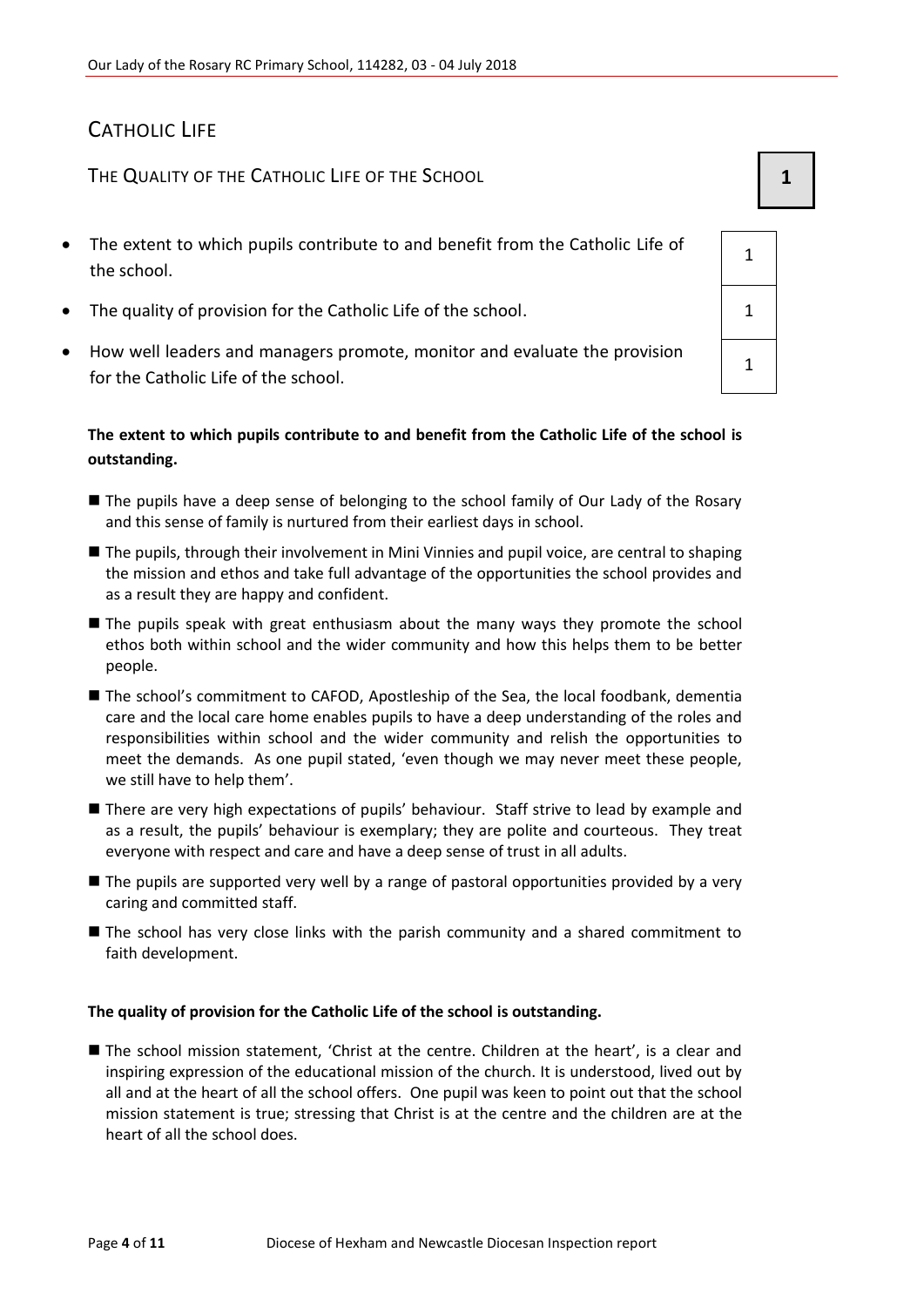- Excellent relationships were evident at all levels and staff have a deep sense of being an integral part of the school family; as a result they are fully committed to the implementation of the school mission statement.
- Our Lady of the Rosary is deeply committed to Catholic traditions and ethos. However, the pupils have a limited knowledge and understanding of other religious and faith traditions.
- $\blacksquare$  The learning environment reflects the mission of the school where engaging displays celebrate the mission and identity. The school has whole-heartedly embraced the Year of Mary and commissioned an artist to work with the pupils to create a beautiful depiction of Our Lady which takes pride of place in the school hall.
- Pastoral programmes, personal, social and health education (PSHE) and relationship and sex education (RSE) are planned well and refer explicitly to Catholic teachings and principles. The school is equally sensitive to the needs of staff and they feel very supported and valued.
- The highest level of support is offered to the pupils through effective policies and procedures, along with an explicit commitment to the most vulnerable.
- The behaviour policy is rooted in Gospel values; it embodies the need for justice and forgiveness and is supported by weekly statements to live by and the Rights Respecting values.

#### **How well leaders and managers promote, monitor and evaluate the provision for the Catholic Life of the school is outstanding.**

- Leaders and managers are deeply committed to the mission of the Church and the school's role in expressing it. They are very conscientious in their delivery, providing a strong sense of spiritual purpose.
- The promotion of an authentic Catholic ethos is seen as the central role of the leadership team.
- **The Religious Education coordinator and the school chaplain are the driving force within** school and are considered to be highly effective role models by all stakeholders.
- The school self-evaluation is a comprehensive reflection of planned monitoring and self challenge.
- The very effective link governors for Religious Education and a very knowledgeable chair of governors embrace Catholic Life and are very supportive of all the school offers.
- The school engages very well with parents and carers to the great benefit of all its pupils and families. Recent surveys and parent interviews show that parents have a very good understanding of the school mission and are extremely supportive of it. They are very proud of the school, knowing their children are happy and safe.
- Governors discharge their statutory and canonical duties very well and they make a significant contribution to the life of the school.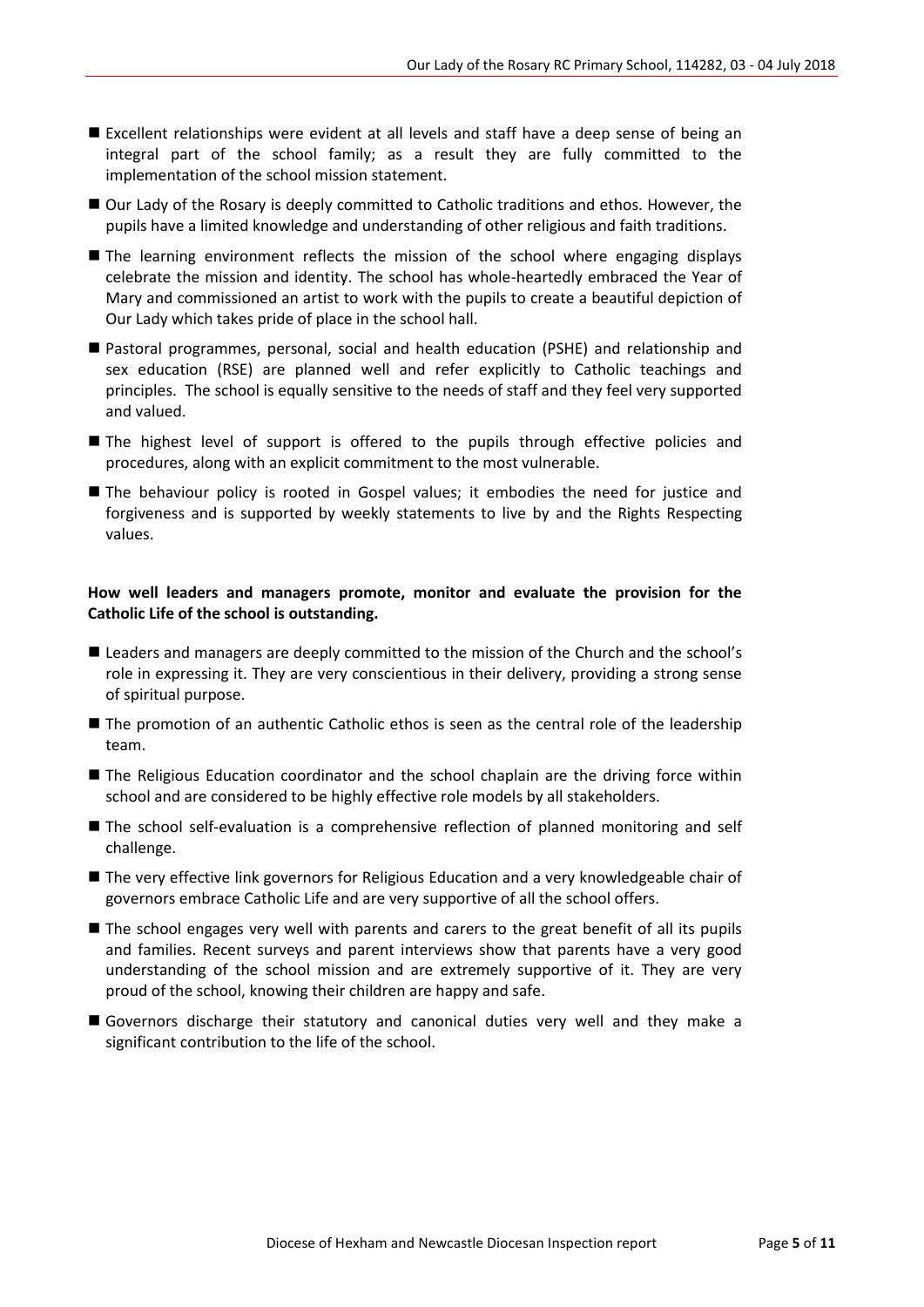## COLLECTIVE WORSHIP

#### THE QUALITY OF COLLECTIVE WORSHIP **2 2**

- How well pupils respond to and participate in the school's Collective Worship.  $\vert$  2
- The quality of provision for Collective Worship. The quality of provision for Collective Worship.
- How well leaders and managers promote, monitor and evaluate the provision for Collective Worship.

#### **How well pupils respond to and participate in the school's Collective Worship is good.**

- Pupils respond respectfully and thoughtfully when participating in Collective Worship. They act with developing reverence; join in community prayer appropriately and with confidence and sing joyfully.
- Pupils are keen to participate in staff led prayer and liturgy, which is well planned, calm and thought provoking.
- Pupils, dependent upon age, are becoming more equipped to prepare and lead worship with growing confidence and some degree of independence.
- Pupils have an increasing knowledge and understanding of religious seasons and feasts and the different demands this makes to worship. They demonstrate respect for, but have limited understanding of other faiths.
- Most adults provide effective role models for the pupils. They encourage and foster a culture for prayer and worship which contributes significantly to the spiritual and moral development of pupils.

#### **The quality of provision for Collective Worship is outstanding.**

- Collective Worship is central to the life of the school. The school have employed a chaplain, who has a key role in the development and improvement of Collective Worship and works tirelessly to ensure it has a high priority within school.
- There is a clear policy for Collective Worship and a structured programme for worship, liturgies and Mass. Under the guidance of the chaplain, key stage two children prepare Mass to be celebrated in the parish church and are accompanied by a partner key stage one class.
- Staff ensure that class Collective Worship opportunities include a variety of prayer styles and that the pupils are engaged in them. In their class worship for parents and pupils; focusing on the Year of Mary July theme, year three used multimedia, liturgical movement and song to help the children reflect and pray for seafarers both locally and beyond.
- Themes for Collective Worship are linked to school values, Rights Respecting, Year of Mary and topical themes as well as the liturgical year.

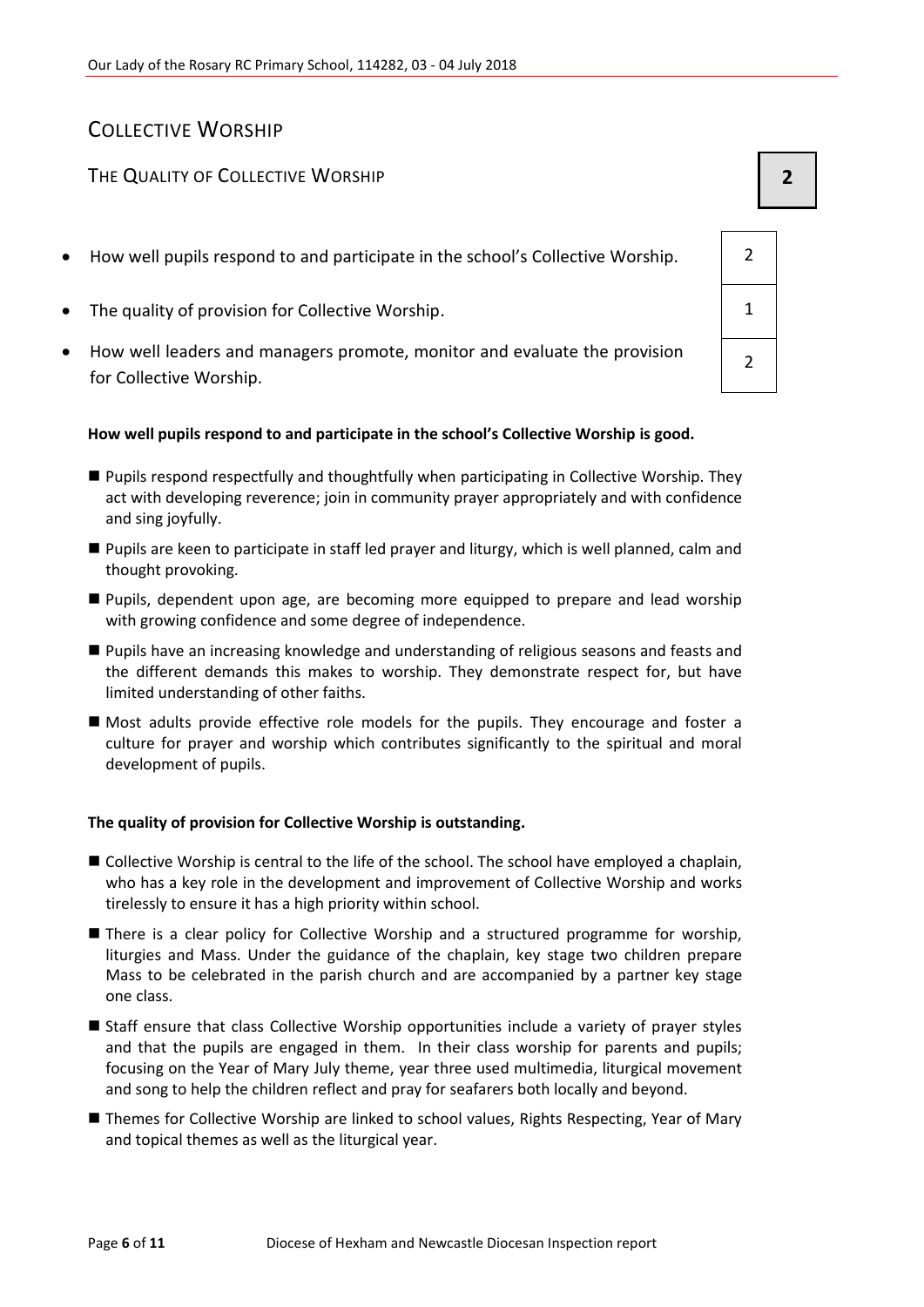- Acts of Collective Worship are well resourced and fully inclusive. All classes have focal points that reflect the liturgical year and class theme. The introduction and use of sacred spaces both inside and outside of the school building are emerging.
- **The school's high quality provision ensures that the spiritual needs of the pupils are met** extremely well.
- Parents speak with great enthusiasm about the opportunities for them to join their children in worship both in school and in the parish church. They spoke with great joy about the travelling cribs that came home during the advent season.

#### **How well leaders and managers promote, monitor and evaluate the provision for Collective Worship is good.**

- The headteacher, staff and governors place prayer and worship at the heart of the school. They constantly seek to develop it through the school and parish community.
- The senior leadership team and the school chaplain display expert knowledge of how to plan and deliver quality experiences of Collective Worship. They lead the school community to understand and appreciate these by making all forms of worship relevant and accessible to the pupils.
- Leaders have a clear understanding of the Church's liturgical year and use this to good effect in leading the school in its knowledge and understanding of Catholic rites and symbols.
- The Religious Education coordinator and school chaplain have modelled Collective Worship and delivered training to ensure staff have the tools to provide quality worship opportunities.
- The headteacher, Religious Education coordinator, school chaplain and parish priest are highly visible leaders of worship in both school and parish and are excellent role models.
- Monitoring activities are developing and give school a clear understanding of the strengths and areas of development within Collective Worship.
- The school has comprehensive provision for professional development and staff receive appropriate formation and training to enhance their practice. The liturgical and spiritual development of the staff is well provided for.
- **E** Leaders work closely with the parish to ensure that the pupils have the best possible sacramental preparation.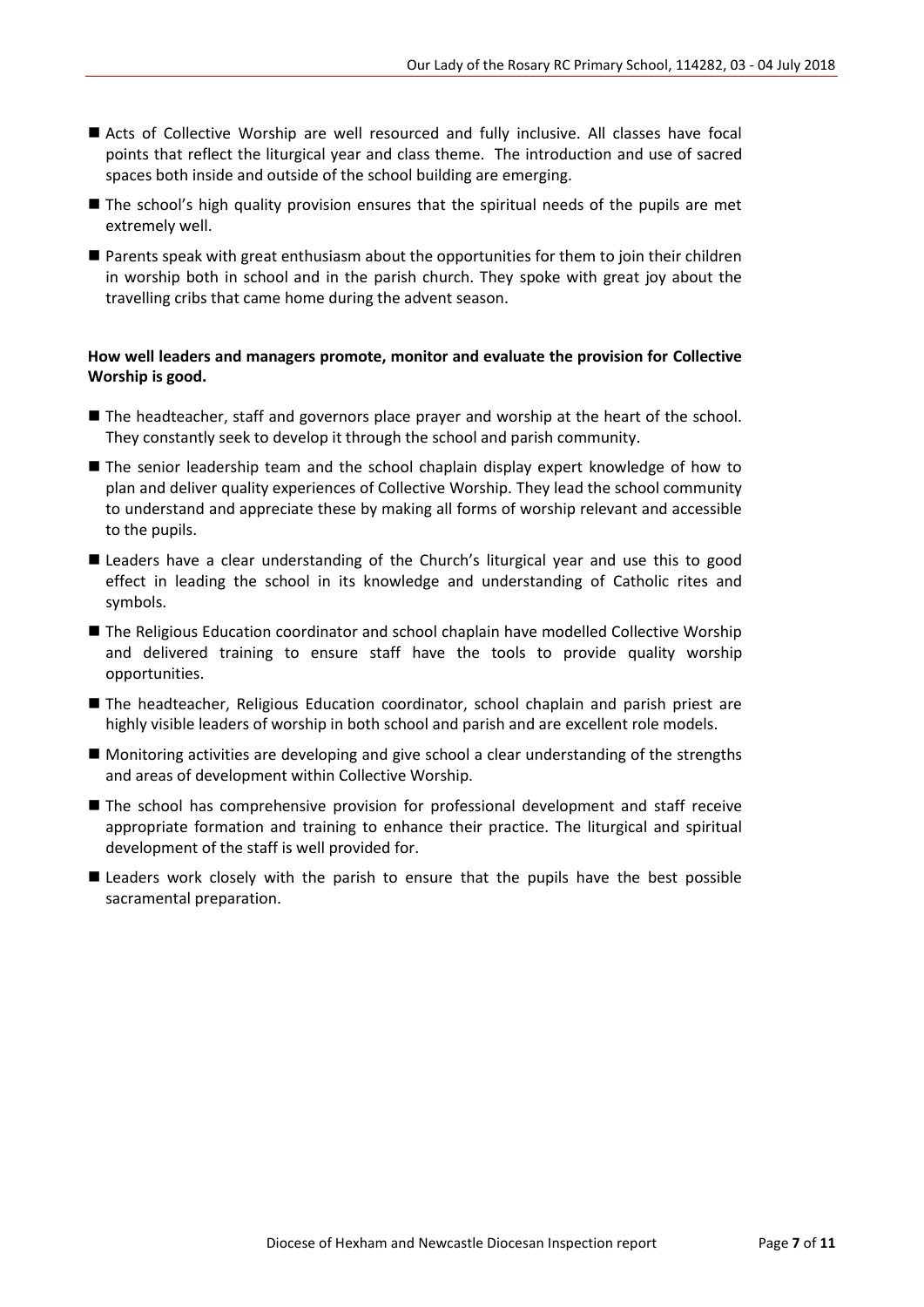## RELIGIOUS EDUCATION

## THE QUALITY OF RELIGIOUS EDUCATION **2**

- How well pupils achieve and enjoy their learning in Religious Education. 2
- The quality of teaching and assessment in Religious Education. 2
- How well leaders and managers promote, monitor and evaluate the provision for Religious Education.

#### **How well pupils achieve and enjoy their learning in Religious Education is good.**

- Most pupils enjoy Religious Education and engage well in lessons because teachers use a range of resources to provoke interest.
- Behaviour for learning is very good and little time is wasted in lessons. Pupils apply themselves well and work at pace. They cooperate well in paired activities, listening carefully to one another and commenting on each other's thoughts. They share ideas and are often able to justify their opinions. For example, in an observed class, the pupils could explain why they thought actions were saintly.
- Pupil's value Religious Education and are able to explain why it is important to them. They take pride in their work, presenting it well in books and for displays.
- Pupils across the school are given opportunities to reflect on everyday actions and in key stage two are able to link scripture to their lives. For example, pupils were able to say how the teachings of Jesus were reflected in charitable acts.
- Pupils with additional needs are often supported well so that they make good progress from their starting points. A small group of children, however, achieve less well as a result of less ambitious expectations.
- Attainment is broadly in line with diocesan averages.

#### **The quality of teaching and assessment in Religious Education is good.**

- Teaching across the school is typically good. In the most successful lessons teachers build on pupils' prior knowledge and plan lessons appropriate to the development of their pupils. In nursery, for example, the adults enthused the children and generated a sense of awe in God's wonderful world, which led to excellent engagement and good understanding.
- Generally planning appropriately reflects the prior knowledge of pupils and in the most effective lessons tasks set are scaffolded appropriately to promote independent learning.
- Children are taught about Judaism and Islam in all classes although there is limited evidence to support the effectiveness of these learning opportunities.
- Teachers give priority to the teaching of Religious Education and create optimum environments for learning. They are passionate about the subject and communicate this well to the pupils.

| $\overline{2}$ |  |
|----------------|--|
| $\overline{2}$ |  |
| $\overline{2}$ |  |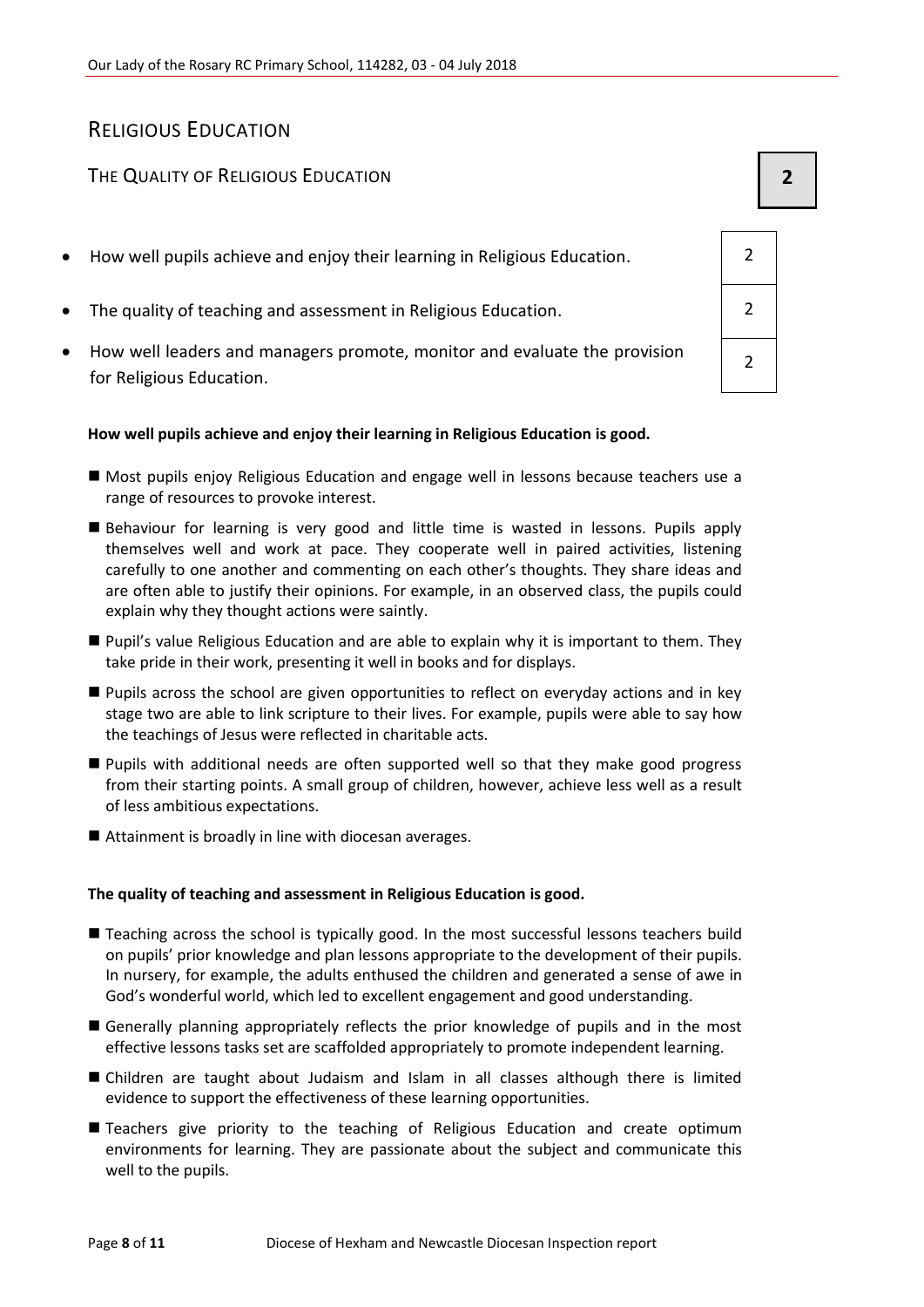- Resources are used well to stimulate learning and staff are deployed well to support pupils and ensure they make good progress.
- Teachers regularly assess the understanding of the pupils across lessons and are able to respond in order to improve outcomes. Assessment is used most effectively when the teacher refers back to their own and the pupils' prior self-assessments to evaluate the impact, in order to plan future learning.
- Teachers regularly make summative judgements of pupil attainment and track progress. They review provision when children who are making slower progress are identified. As a result, a large majority of pupils make good progress over time. A small group of pupils however, are making slower progress because of inconsistencies in the quality of teaching and the use of assessment.
- Staff moderate their assessments across the school and with partner schools and as a result, make accurate judgements.
- Feedback given to the pupils, including verbal feedback, is effective and results in the large majority of pupils making good progress. There is a culture of encouragement and praise in all lessons so that success is celebrated.
- **Training in Religious Education is given priority so staff are familiar with developments and** are best placed to implement these in lessons.

#### **How well leaders and managers promote, monitor and evaluate the provision for Religious Education is good.**

- School leaders have a shared enthusiasm for RE and give it the highest priority.
- The headteacher, Religious Education coordinator and governors all clearly articulate their desire for pupils to attain highly and progress well. They are determined that pupils are given the best opportunities to learn.
- Leaders monitor lessons and intervene when teaching is less than good. Support is prioritised so that the quality of teaching improves. Leaders have a full awareness of the strengths of the staff and promote peer coaching to develop staff.
- The RE coordinator is passionate and whole-heartedly committed to further developing curriculum Religious Education. She is diligent in monitoring progress and outcomes across the school and is proactive in putting measures in place to ensure provision is effective. She regularly meets with staff to evaluate the learning opportunities and supports teachers extremely well to deliver at least good lessons. She is aspirational; staff share her vision and feel very well supported by her.
- Monitoring systems, including work scrutiny, planning reviews and lesson observations, are well embedded so leaders are able to make informed judgements about provision. The selfevaluation procedures are effective and are used as a tool for improvement.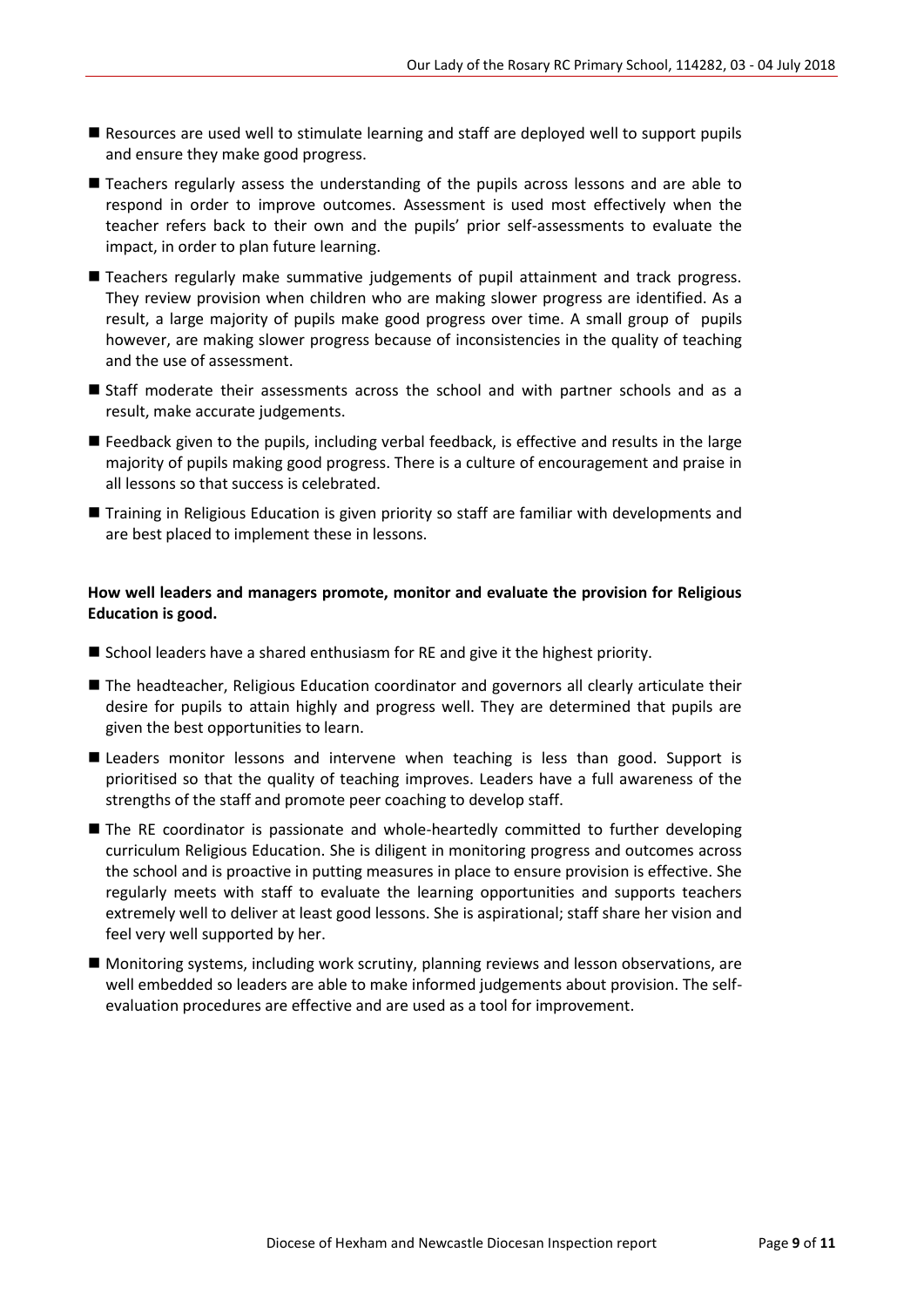### SUMMARY OF INSPECTION JUDGEMENTS

#### **HOW EFFECTIVE THE SCHOOL IS IN PROVIDING CATHOLIC EDUCATION: 2**

| <b>CATHOLIC LIFE:</b>                                                                                             |  |
|-------------------------------------------------------------------------------------------------------------------|--|
| The extent to which pupils contribute to and benefit from the Catholic<br>Life of the school.                     |  |
| The quality of provision for the Catholic Life of the school.                                                     |  |
| How well leaders and managers promote, monitor and evaluate the<br>provision for the Catholic Life of the school. |  |

| <b>COLLECTIVE WORSHIP:</b>                                                                           |  |
|------------------------------------------------------------------------------------------------------|--|
| How well pupils respond to and participate in the school's Collective<br>Worship.                    |  |
| The quality of provision for Collective Worship.                                                     |  |
| How well leaders and managers promote, monitor and evaluate the<br>provision for Collective Worship. |  |
|                                                                                                      |  |
| <b>RELIGIOUS EDUCATION:</b>                                                                          |  |

How well pupils achieve and enjoy their learning in Religious Education.

The quality of teaching and assessment in Religious Education.  $\vert$  2

How well leaders and managers monitor and evaluate the provision for Religious Education.

2

2